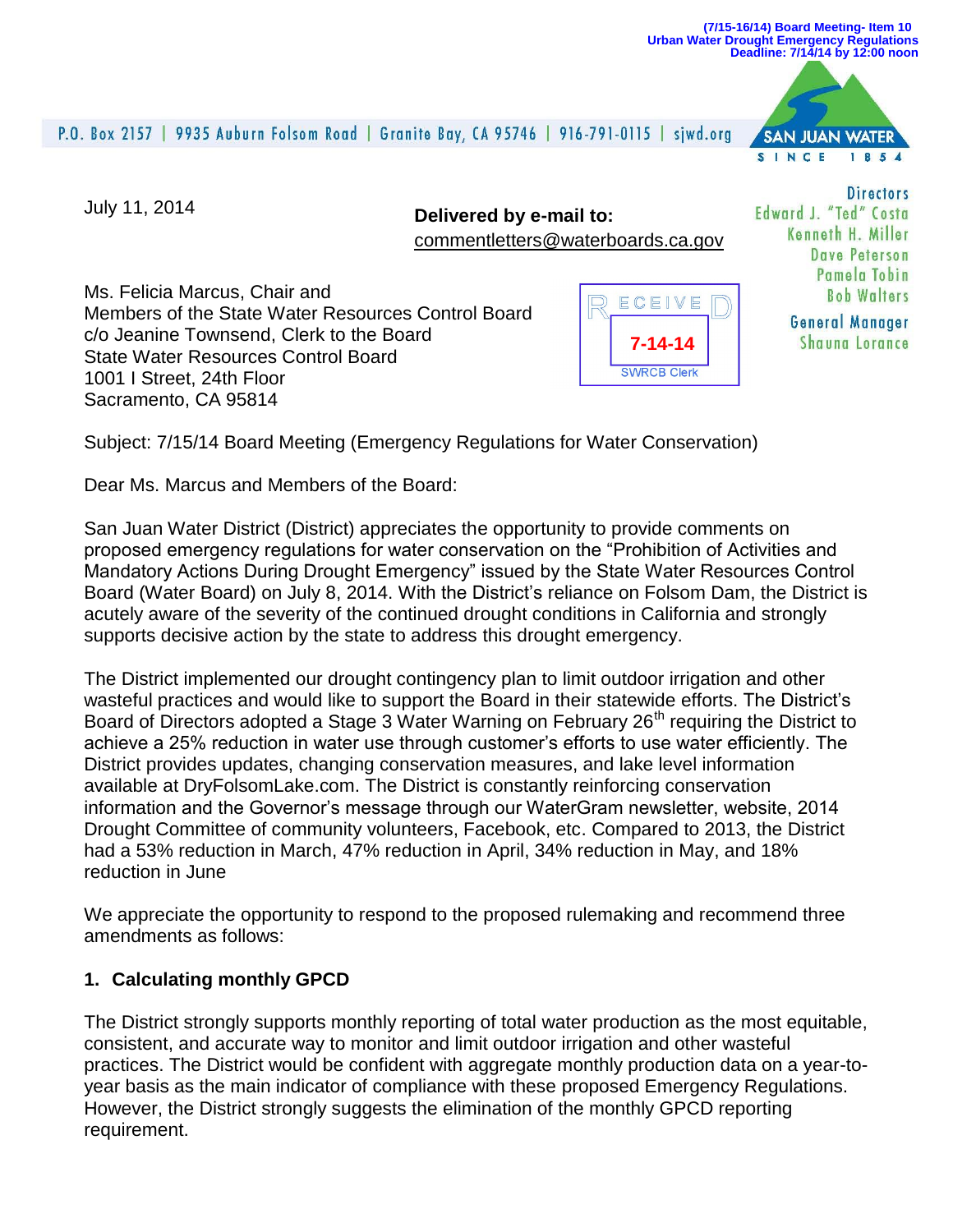The method to calculate monthly GPCD in the proposed Emergency Regulation varies from the existing GPCD calculation already required by SB x7-7. The use of yet another calculation may lead to several unintended consequences associated with inconsistent or inaccurate population data resulting from seasonal populations and non-municipal water district boundaries. Further confusion may occur by the potential use of estimated (GPCD) versus actual (production) data to evaluate current and future drought actions and the use of an inclusive figure (industrial, institutional, residential, and commercial use) to evaluate response to actions that target residential water use.

Again, the District suggests the implementation of aggregate monthly production data on a year-to-year basis as the compliance indicator for these Emergency Regulations and the elimination of the proposed requirement for monthly GPCD reporting.

## **2. Use of the word "infraction" as a method of enforcement**

Section X.1 (b) of the proposed regulations states that, "taking of any action prohibited in subdivision (a) of this section is an infraction..." According to both California Penal Code and Motor Vehicle Code, an "infraction" is defined as a criminal classification of an offense and therefore requires enforcement by a sworn peace officer.

The District has a long-standing, successful water waste patrol program implemented by water efficiency staff. After several notifications and many opportunities to eliminate an identified water waste condition the District terminates service until the correction is made and a reconnect fee is paid by the customer. The reconnect fee is progressive by violation (failure to correct or eliminate water waste condition).

To ensure that the District continues to use its current non-sworn staff and implement its successful program we recommend the following language be added to Section X.1(b):

"The taking of any action prohibited in subdivision (a) of this section is an infraction, punishable by a fine of up to \$500 for each day in which the violation occurs. Alternatively, violations of subdivision A may be punishable by an administrative fine or penalty as authorized by section 530694 of the government code."

# **3. Confirmation of ability to perform**

The District is concerned that interpretation of Section X.1 may preempt or limit a local agency's ability to separately enforce their own restrictions by whatever means are authorized under the local agency's own regulations. The District doubts this is the intent, but additional clarification would remove any speculation. The District recommends adding subdivision (c) to Section X.1. to read as follows:

(c) Nothing in this section shall affect or limit an urban water supplier's authority, pursuant to any ordinance, resolution, or other regulation adopted by the urban water supplier, to enforce any water use restrictions or water conservation requirements adopted by the urban water supplier.